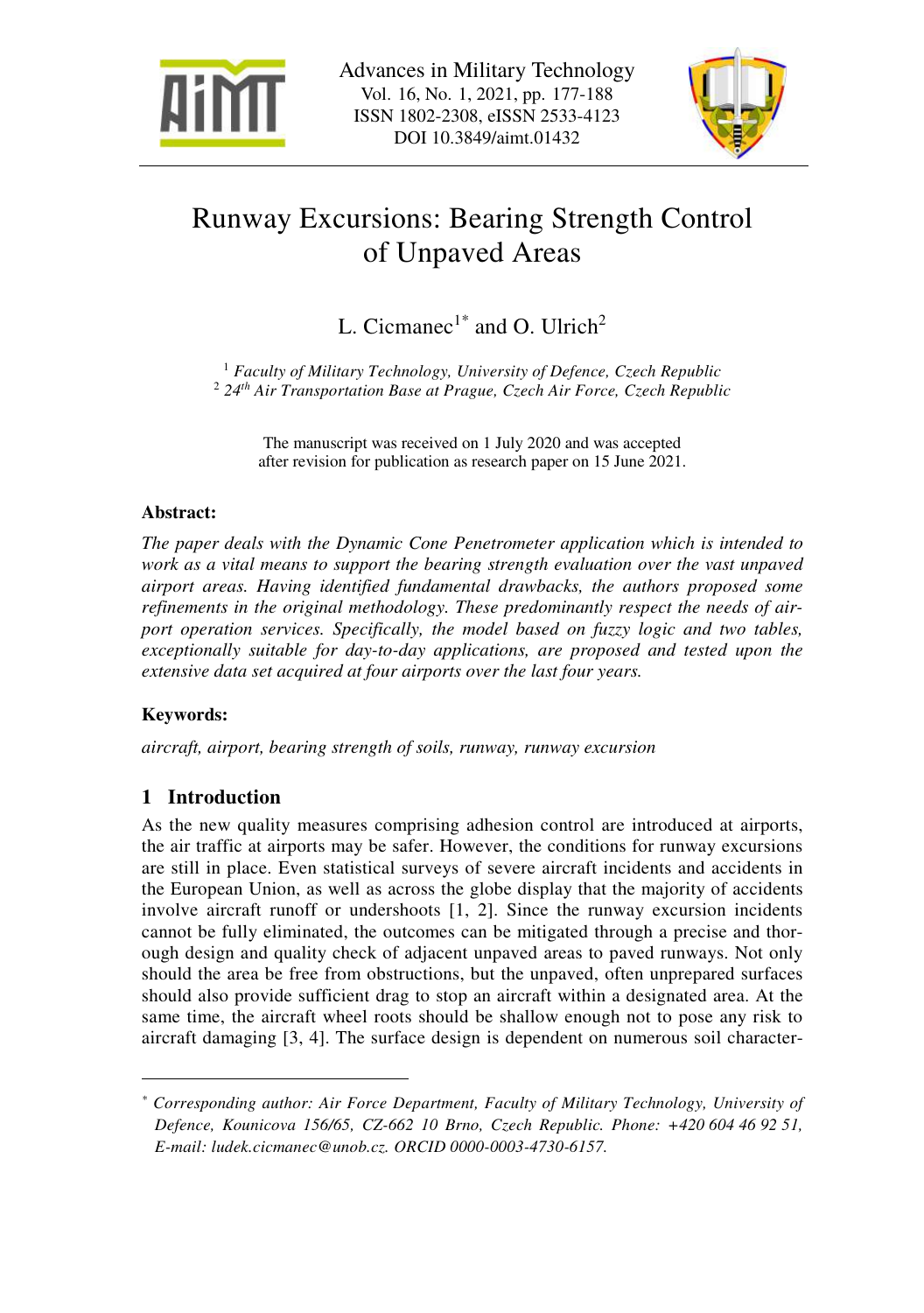istics comprising predominantly soil composition and moisture content being highly subjective to changing meteorological conditions. Nevertheless, the mentioned properties can only be retained by appropriate monitoring containing a constant bearing strength assessment of these areas. It is supposed to be adjusted to aircraft operated at a particular airport. Ranieri proposes the bearing strength equalling 17, 16, and 15 CBR at three areas along a runway (30-50 m, 50-65 m, and 65-105 m distant from the runway centreline) [5]. Generally, it is believed that the inspection is due to be conducted with the aid of penetrometers, which provide the best overview of the bearing strength. Although the penetrometers are fitted with sophisticated scales and with data–logging features, the application methodology is obstructive, complicated, elaborate, and time-consuming. So the following text tackles the possible simplification of the application methodology for quick deployment at airfields by the Dynamic Cone Penetrometer (DCP).

## **2 Methods**

#### *2.1 Dynamic Cone Penetrometer versus Airfield Dynamic Penetrometer*

In the 1960s, new jet-propelled, tactical, and transport aircraft were introduced in Czech military aviation. For tactical reasons, the operations were to be retained from the airfield network comprising both paved and unpaved runways. To assess the bearing capacity of unpaved runways, new procedures which involved a device called the Airfield Dynamic Penetrometer (ADP) were developed. The device has been applied ever since. It is characterized by a simplistic design, uncomplicated handling, and applicability in a wide range of soil conditions. In the beginning, the application methodology was extremely flexible. The personnel was able to adjust measurements to a local soil condition. However, as time passed, the lessons were learned to reveal the unwanted spacious dispersion of measured strength values. It was rather considerable in the depth of 30 cm. It was learned that the device generates an excess of errors which supported doubts over the rationality of the fine adjustment to slightly different soil conditions distinguishing all airports. As a result, an optimized, universal formula for prevailing soil conditions and a matrix for a quick field application at airfields were introduced.

The current ADP application can be easily formalized by minimalistic procedures and quick deployment, applicable even by non-professionals, in the 1980s and 1990s by conscripts, untrained in both soil mechanics and the penetrometer application. Being roughly 80 cm long, weighing less than 3 kg in total, the device is well designed for a comfortable single man operation. However, it lacks the California Bearing Ratio (CBR) to define maximum ground pressure. Instead, the MPa is reported, which directly represents the contact surface pressure against the load given by an aircraft tire over a contact surface. In order to preserve this obsolete equipment for posterity, a reliable relationship between the ADP and the in-situ CBR is vital to find. An attempt to ascertain an interim relationship has already been made (see Fig. 1). However, the issued bearing strength interval was extremely limited to come with the real operational needs. On top of this, these tests were conducted in specific soil conditions, which did not provide sufficient ground for necessary generalization [6]. As already mentioned, it was perceived that the device generates its error plummeting gradually with increasing soil depth down to a maximal deviation in the depth of 30 cm (see Fig. 1). As there is no difference in diameter between the top and connec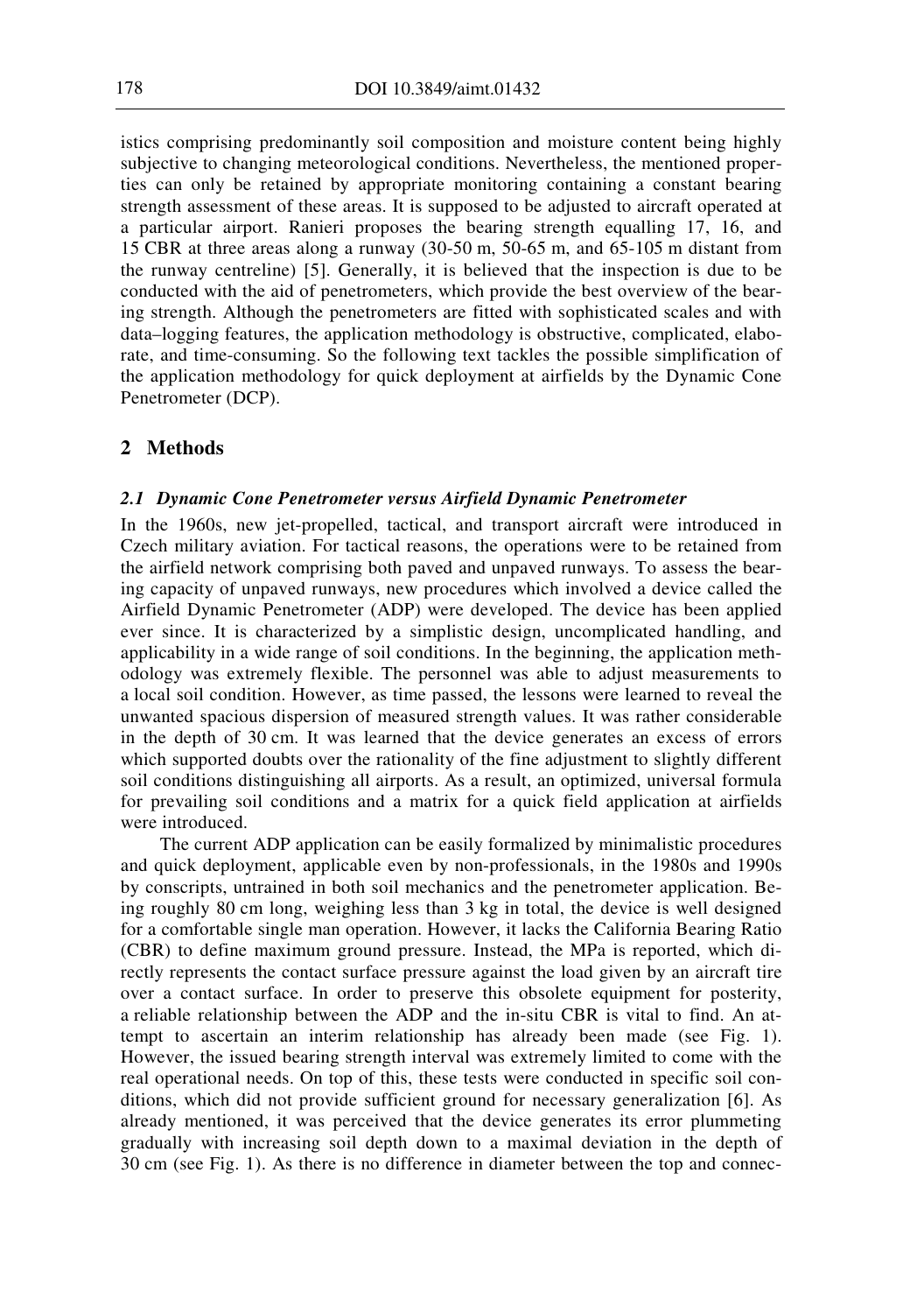tion rod (see Fig. 2), the rod seems to generate additional friction, which increases with the soil depth.



*Fig. 1 Dispersion of the bearing strength by use of ADP in homogeny soil condition in depths of* 10 and 30 cm [5]



*Fig. 2 Schematics of the Airfield Dynamic Penetrometer (ADP)* 

While seeking a solution to tackle the lack of reading in the CBR, a device working on a similar base just like the ADP, which is well correlated with the traditional CBR techniques, was pursued. The DCP was considered as a prospective substitution, and the idea was to investigate whether its operation methodology is modifiable to come with the needs of daily airport operations.

## *2.2 Dynamic Cone Penetrometer a Promising Substitution to the Airfield Dynamic Penetrometer*

The DCP may be the vital and promising replacement to the obsolete ADP since it is used in many field applications with its well-supported formulas to estimate the CBR. In the following chapter, the DCP is about to be concisely investigated focusing on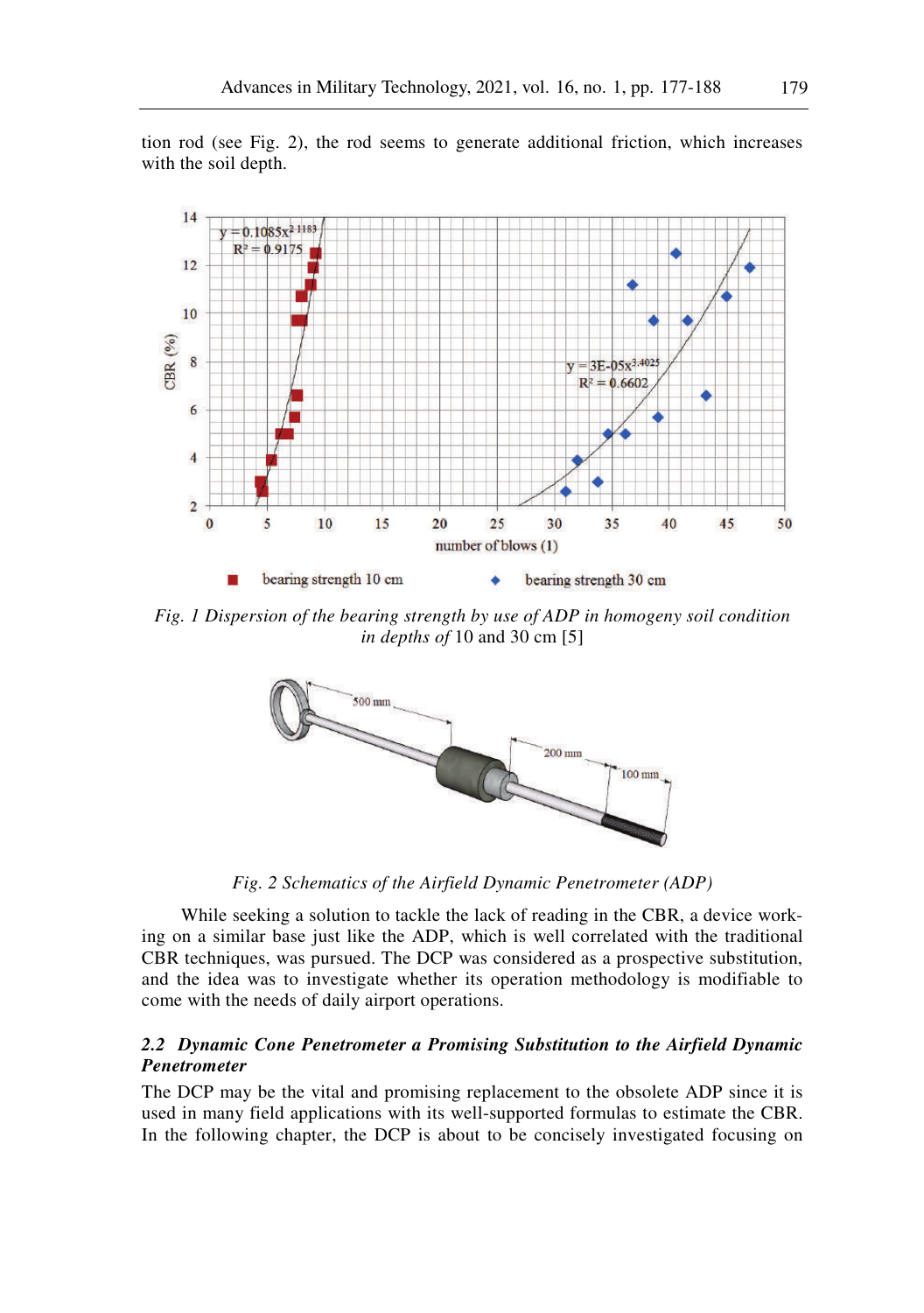airfield operations with its highs and lows. Consequently, an outlook of methodology refinements, which may address its main drawbacks, is expected to be drafted.

Firstly, the DCP set was originally developed to assess the bearing strength of soils for building purposes. It can evaluate bearing strength in the CBR estimate. A more extensive application range, including paved roads and airfield constructions, was firstly targeted by the U.S. Corps of Engineers. They took the advantage to address the strength evaluation of unpaved, expedient, and aggregated airfields. A universal methodology, applicable elsewhere in varying soil conditions, was developed [7, 8].

Principally, the DCP measures the drag of the penetrating cone instigated by soil. In other words, the force induced by a falling hammer with the weight of either 8 or 4.6 kg is transferred through an anvil and a connecting rod to a cone tip  $(60^{\circ}, 16 \text{ mm})$ diameter), which penetrates to a soil (see Fig. 3). So as to ascertain the strength measure, a rate of penetration depth and a number of blows is obtained for essential layers in a specific soil profile and reported as a DCP index [7, 9-12]. It supports a wide range of even strengths over 100 CBR. That is achieved through its design of the penetrating cone as well as the weight applied. Two weights can be selected, particularly 8 kg for greater soil strength ranges, whereas the 4.6 for the soft soils to tackle higher accuracy. Having learned from practical applications at airfields, the 4.6 kg one is sufficient. As a consequence, the following models take full advantage of this weight as well.



*Fig. 3 Schematics of Dynamic Cone Penetrometer set (DCP set)* 

#### *2.3 Methodology of Airfield Application*

The benefit of the DCP use has been inherently realized. Above all, it supports the CBR in a considerable wide range of bearing strength, in contrast to the Airfield Cone Penetrometer (ACP), which has some limitations. The ADP can measure up to a maximum of 15 CBR, which is operationally very limiting. It is unable to penetrate through both hard crusts with coarse sands or gravel layers. On the other hand, the potential of the DCP was realized by the U.S. Corps of Engineers, who defined the procedure for an assessment of expedient and aggregated airfield surfaces. It is based on measurements down to the depth of 32 in (812.8 mm) with increments of roughly 2 in (50.8 mm). That is to obtain an overview of a strength profile at first. Then, to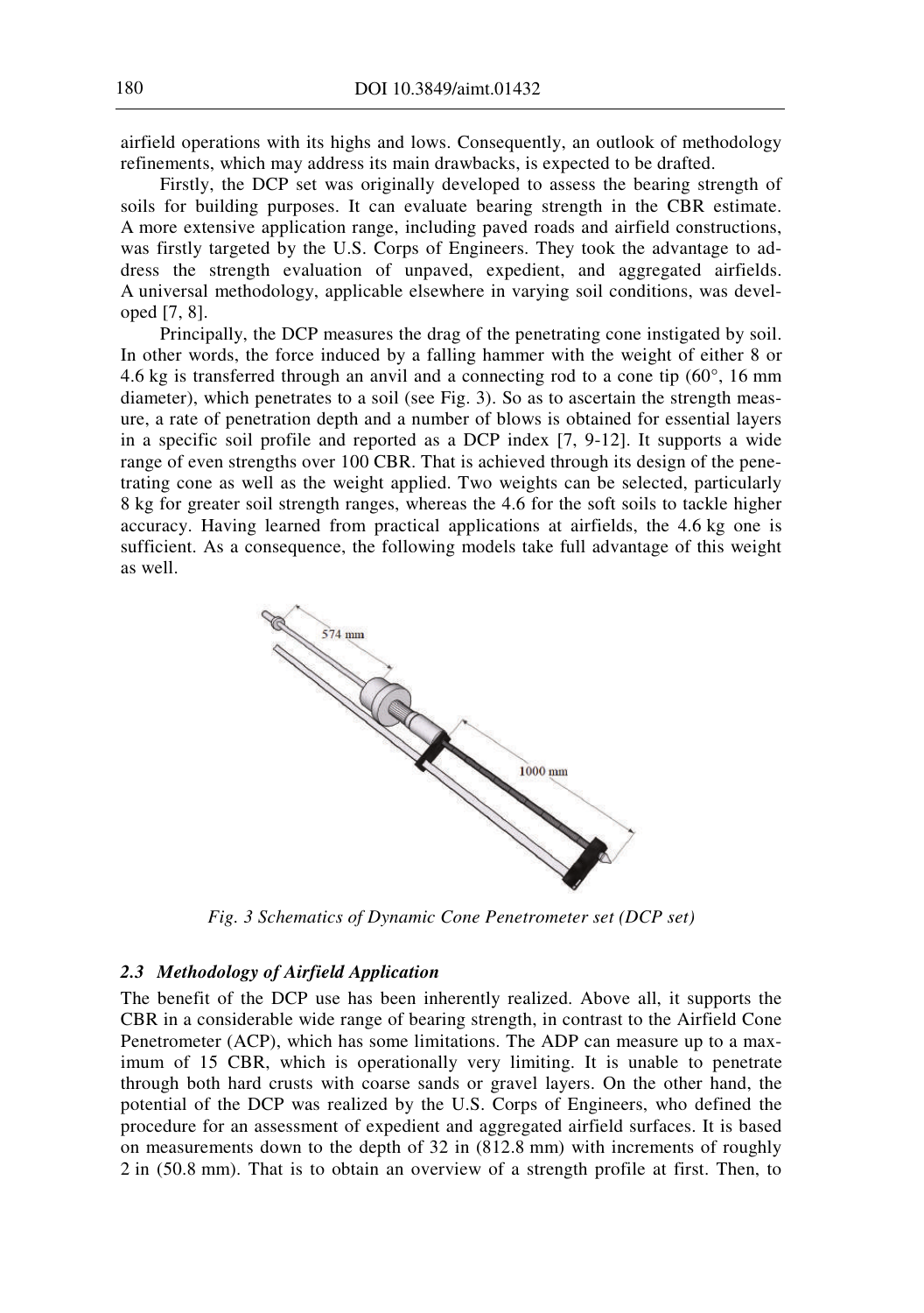assess the soil strength, an average of the weakest layer of 12 in (304.8 mm) thick with the lowest strength out of the entire profile is taken. Four conditions, including the state when the strength grows gradually with a depth, the soft layer over the hard soil, the hard layer over the soft soil, and varying strengths over the entire strength profile, are distinguished in the methodology [7, 13].

This methodology is extremely efficient while providing detailed information on the soil strength properties in the entire soil strength interval. It is essential when evaluating surfaces with a hard crust in the first 100 mm. On account of adequate dynamic forces, the device can penetrate down to a soft layer. The ability to penetrate coarse soils is specifically critical at airfields retaining the air traffic of heavy and large transport aircraft. From experience, even the strengths over 35 CBR are vital to ascertain. Having the capacity to measure the CBR over  $100\%$  [8], the DCP set has abundant force potential to support the required strength.

Apart from the stated highs, the DCP application has its lows too. An excessive time is required for the operation. The results may be somewhat subjective, dependent upon the operating personnel giving slightly different outcomes. A relatively heavyweight design could be operationally obstructive. An airfield movement area is considered spatial. It needs to be inspected in locations evenly spread roughly in 200 ft (60 m) increments, 20ft (6 m) on left and right along the RWY or TWY centreline (see Fig. 4).



*Fig. 4 Measurement locations over a movement area according to the Field Manual* [13]

Considering three measurements at each location, all told up to 40 measuring points are needed at an ordinary unpaved airfield with an RWY of 1 000 m in length, one single APN, and TWY [13]. From the hands-on experience, every measurement takes from 10 min to 15 min depending on local conditions. When the measured time is multiplied by the actual number of locations, the total time required is between 6 h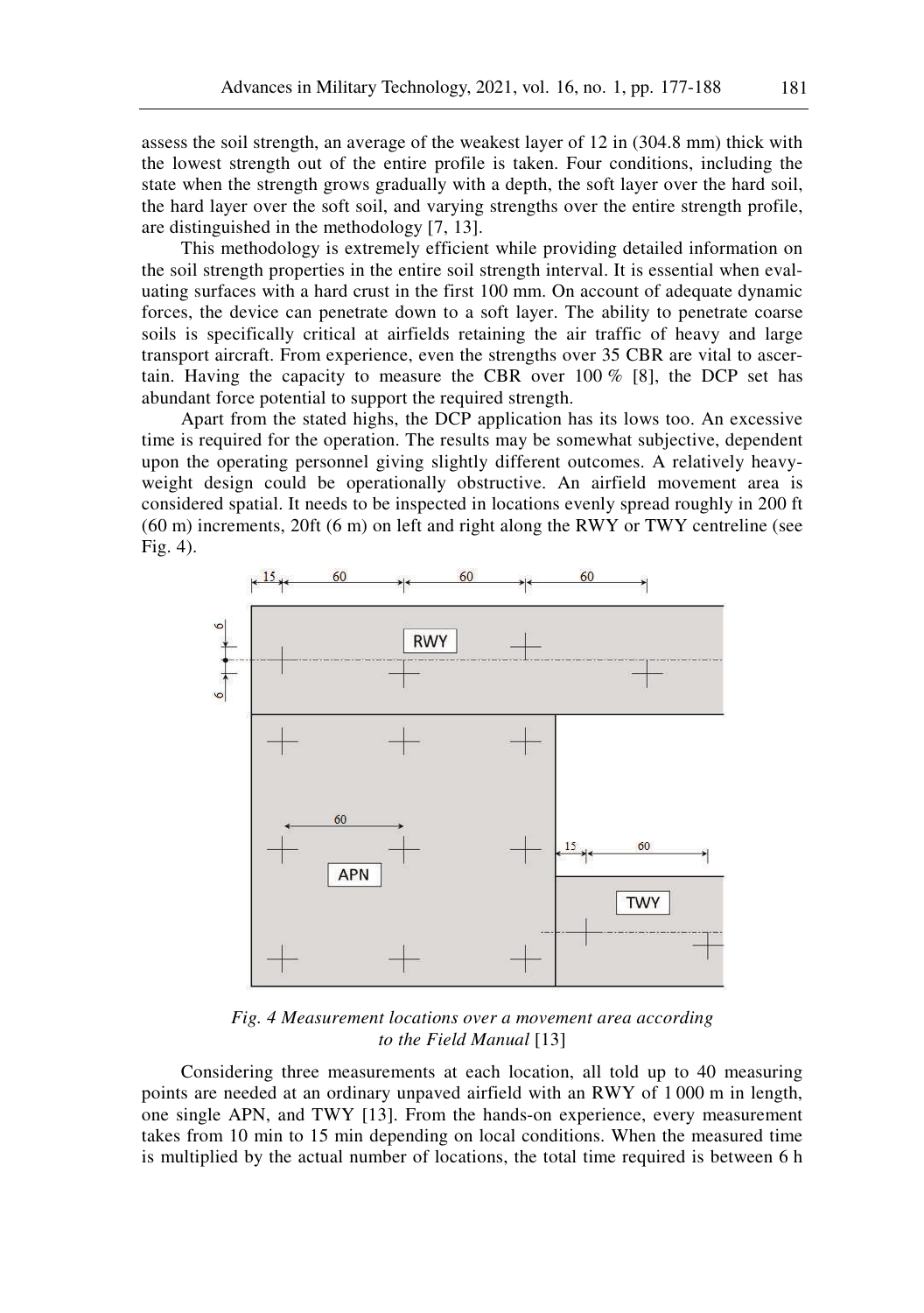to 10 h of intensive and laborious work. Notwithstanding, an additional one or two hours are essential for the collaboration with the results. On top of this, personnel consisting of two are vital in operating the device safely. Not only does the personnel have to have experience in the device operation, but it also has to be well concentrated on work to be done thoroughly well. Even the smallest deviations in a pre-set number of blows may create an error worth considering. With regards to the training, the person is supposed to have some previous practical measuring experience or theoretical knowledge of the device employment, and soil mechanic fundaments. Finally, the entire bearing strength assessment process could be ratified by automation or an implied procedure to a specific airfield condition.

In short, this chapter deals with the DCP application for bearing strength measurements at a specific airport, and its highs and lows. It emphasizes the need to refine the DCP procedure for particular conditions in contrast to a rather general procedure. These might be highly obstructive and therefore extremely unfavourable in already time-constrained airfield operations.

## **3 Results**

## *3.1 Refinement of Dynamic Cone Penetrometer Methodology for Airport Applications*

As mentioned above, not only is the original methodology of the DCP application highly complicated, but it also does not come with the needs of operational measurements. To tackle both, automation is applied, whether by the development of a simple processing unit built in the device scales, calculating the strength on the spot, or by the development of a pre-mounted matrix for specific conditions at an airfield containing results for a number of blows down to 10 cm and 30 cm. The first approach shows quite reliable results, but it still requires some elaboration. It comprises data processing which takes place more often in a support area than in the field. On the other hand, the second approach by the matrix use seems to be shaped well for the field application by its simplicity and fast deployment. However, this is earned by lowered accuracy.

The idea of the matrix building should cover the examination of both a model supporting the basic principles of the FM and the procedure for the ADP use conducted at the Air Forces. It should be efficiently launched in the field lacking specific concentration or specialized training to operate. In order to investigate the accuracy, the results are to be compared one from the other and verified with the results gained by the original methodology.

### *3.2 Model Based on the Airfield Dynamic Penetrometer Application*

Chiefly, the model based on the experiment according to the ADP application is represented by two formulas giving the strength properties in a number of blows down to the depths of 10 cm and 30 cm for the universal conditions representing the prevailing conditions and applied at all airports in the country (see Eqs 1 and 2) [14]. So as to tackle field application requiring a quick evaluation, the results for the entire strength interval with sufficient increments are fitted into a matrix (see Tab. 1). As the number of blows down to 10 cm and 30 cm is known, the actual bearing strength value can be derived from the table.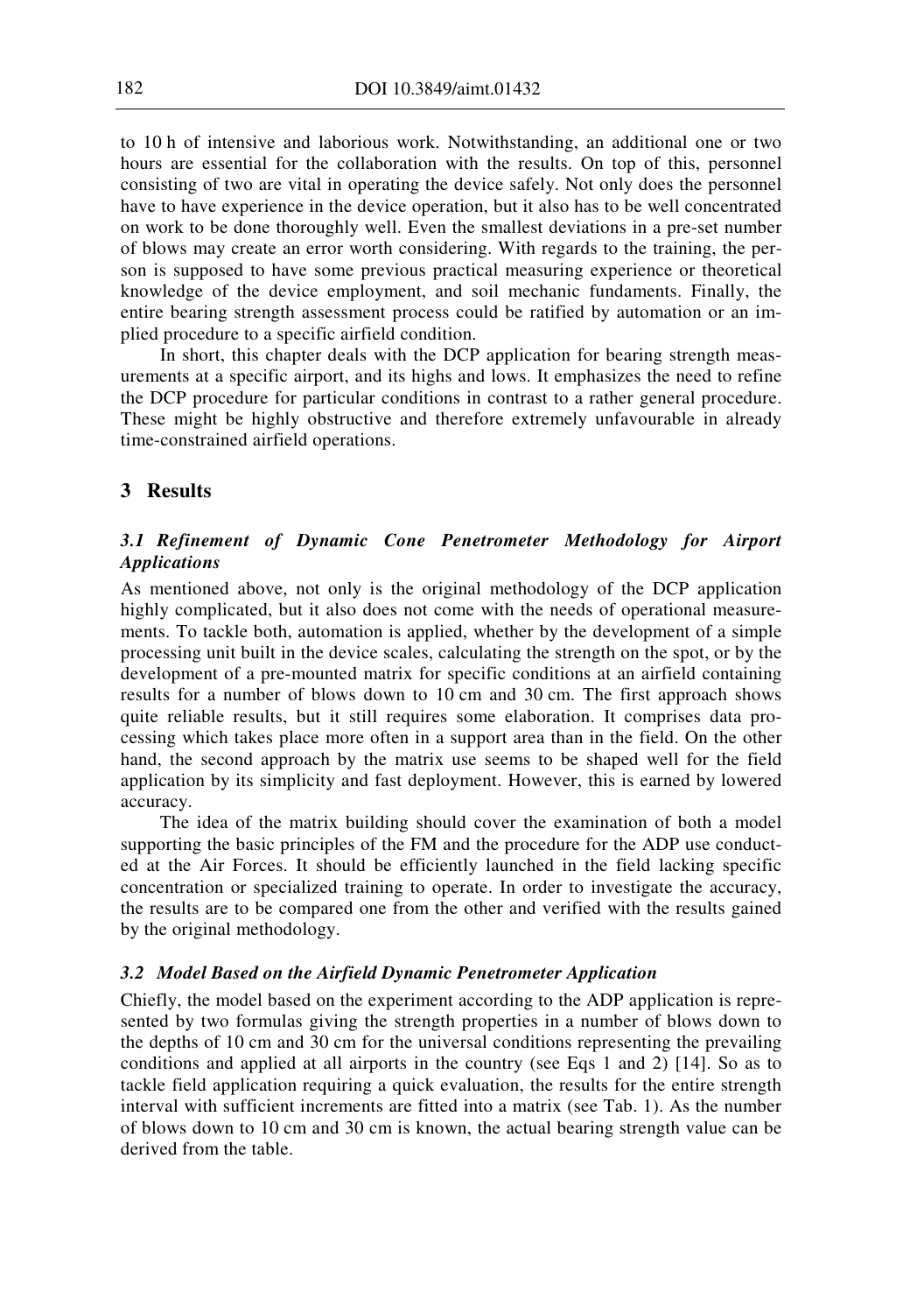$$
n_{10DCP} = 1.67n_{10ADP} \tag{1}
$$

$$
n_{30DCP} = 2.26n_{30ADP} \tag{2}
$$

The table application for the specific soil condition is possible, but it proved to be unnecessary. It creates more errors than additional precision. The reason for this is the occurrence of varying soil conditions even within a single soil profile. If it were feasible, this would require a different formula for each layer. Therefore, an optimized average formula proved to be rational and reasonable enough to represent prevailing soil compositions. As the count of blows is obtained down to the depths of 10 and 30 cm, a regular average is calculated to give the total strength per location. In order to display the idea and the results, a matrix was developed (see Tab. 1). The CBR values in the table are within the required interval applicable for field tests at airfields.

*Tab.1 Fast bearing strength evaluation with the use of the ADP* [14]

|                                                  |    |                |              | Number of blows down to the depth of 10 cm (1) |                |     |     |     |     |      |      |      |      |      |  |  |  |  |
|--------------------------------------------------|----|----------------|--------------|------------------------------------------------|----------------|-----|-----|-----|-----|------|------|------|------|------|--|--|--|--|
|                                                  |    |                | $\mathbf{1}$ | 1.5                                            | $\overline{2}$ | 2.5 | 3   | 4   | 5   | 6    | 7    | 8    | 9    | 10   |  |  |  |  |
|                                                  |    |                |              | Bearing strength in CBR (%)                    |                |     |     |     |     |      |      |      |      |      |  |  |  |  |
|                                                  | 8  |                | 1.5          | 1.8                                            | 2.0            | 2.3 | 2.6 | 3.2 | 3.9 | 4.5  | 5.2  | 5.9  | 6.6  | 7.2  |  |  |  |  |
| Number of blows down to the depth of 30 cm $(I)$ | 9  |                | 1.6          | 1.9                                            | 2.2            | 2.5 | 2.8 | 3.4 | 4.0 | 4.7  | 5.3  | 6.0  | 6.7  | 7.4  |  |  |  |  |
|                                                  | 12 |                | 2.1          | 2.3                                            | 2.6            | 2.9 | 3.2 | 3.8 | 4.5 | 5.1  | 5.8  | 6.4  | 7.1  | 7.8  |  |  |  |  |
|                                                  | 14 | $\binom{6}{0}$ | 2.4          | 2.6                                            | 2.9            | 3.2 | 3.5 | 4.1 | 4.8 | 5.4  | 6.1  | 6.7  | 7.4  | 8.1  |  |  |  |  |
|                                                  | 16 | <b>CBR</b>     | 2.7          | 2.9                                            | 3.2            | 3.5 | 3.8 | 4.4 | 5.1 | 5.7  | 6.4  | 7.1  | 7.7  | 8.4  |  |  |  |  |
|                                                  | 18 |                | 3.0          | 3.3                                            | 3.5            | 3.8 | 4.1 | 4.7 | 5.4 | 6.0  | 6.7  | 7.4  | 8.0  | 8.7  |  |  |  |  |
|                                                  | 20 | in             | 3.3          | 3.6                                            | 3.8            | 4.1 | 4.4 | 5.1 | 5.7 | 6.3  | 7.0  | 7.7  | 8.4  | 9.1  |  |  |  |  |
|                                                  | 22 | strength       | 3.6          | 3.9                                            | 4.2            | 4.5 | 4.8 | 5.4 | 6.0 | 6.7  | 7.3  | 8.0  | 8.7  | 9.4  |  |  |  |  |
|                                                  | 24 |                | 3.9          | 4.2                                            | 4.5            | 4.8 | 5.1 | 5.7 | 6.3 | 7.0  | 7.6  | 8.3  | 9.0  | 9.7  |  |  |  |  |
|                                                  | 26 |                | 4.3          | 4.5                                            | 4.8            | 5.1 | 5.4 | 6.0 | 6.7 | 7.3  | 8.0  | 8.6  | 9.3  | 10.0 |  |  |  |  |
|                                                  | 28 | <b>Bearing</b> | 4.6          | 4.9                                            | 5.1            | 5.4 | 5.7 | 6.3 | 7.0 | 7.6  | 8.3  | 9.0  | 9.7  | 10.3 |  |  |  |  |
|                                                  | 30 |                | 4.9          | 5.2                                            | 5.5            | 5.8 | 6.1 | 6.7 | 7.3 | 8.0  | 8.6  | 9.3  | 10.0 | 10.7 |  |  |  |  |
|                                                  | 35 |                | 5.8          | 6.0                                            | 6.3            | 6.6 | 6.9 | 7.5 | 8.2 | 8.8  | 9.5  | 10.1 | 10.8 | 11.5 |  |  |  |  |
|                                                  | 40 |                | 6.6          | 6.9                                            | 7.2            | 7.5 | 7.8 | 8.4 | 9.0 | 9.7  | 10.3 | 11.0 | 11.7 | 12.4 |  |  |  |  |
|                                                  | 45 |                | 7.5          | 7.7                                            | 8.0            | 8.3 | 8.6 | 9.2 | 9.9 | 10.5 | 11.2 | 11.9 | 12.5 | 13.2 |  |  |  |  |

## *3.3 Model Based on the Field Manual*

Considering a model based on the Field Manual developed by the U.S. Corps of Engineers, and respecting the same inputs as the already mentioned case, numbers of blows down to the depths of 10 cm and 30 cm can deal with three specific conditions. They comprise the gradual increase in the soil strength over a soil profile, the soft layer over the hard one, and the hard layer over the soft one. Only the condition with varying soil strength properties is not included in the model. It was found rare to known airfield areas. If any doubts about the hard layer present over the soft layer, the original methodology is vital to be launched. The model outcomes can be easily formalized into the table, which is reasonably practical for prompt deployment in the field. Tab. 2 displays the results from the model based on the Field Manual with two inputs, the number of blows down to the depths of 10 cm and 30 cm and one output, the bearing strength in the CBR estimate. The varying colours represent three specific conditions. The middle green section intersecting the entire table displays a relatively smooth strength increase with the depth within a soil profile, whereas two extremes, the left bottom blue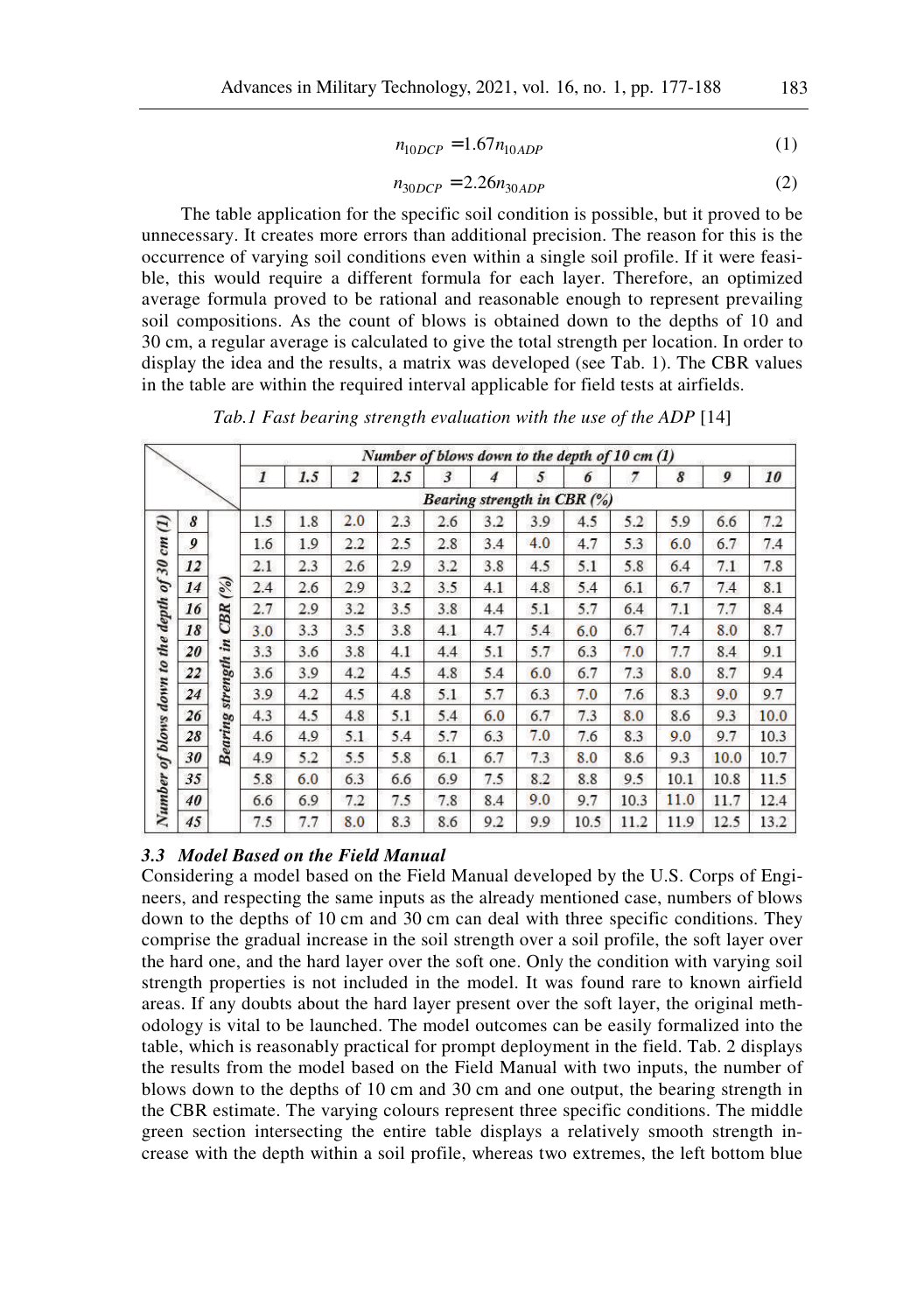and the right upper red showing the specific conditions with the hard layer over the soft one and the soft layer over the hard one.

| Number of<br>blows (CBR)       |                  |                | Down to the depth of 10 cm (1) |                |                         |                |                |                  |                |                |                         |      |                |      |      |      |      |      |      |      |      |
|--------------------------------|------------------|----------------|--------------------------------|----------------|-------------------------|----------------|----------------|------------------|----------------|----------------|-------------------------|------|----------------|------|------|------|------|------|------|------|------|
|                                |                  | 0.5            | I                              | 1.5            | $\overline{2}$          | 2.5            | 3              | $\boldsymbol{d}$ | $\overline{5}$ | 6              | $\overline{\tau}$       | 8    | $\pmb{\sigma}$ | 10   | II   | 12   | Id   | 16   | 18   | 20   | 22   |
|                                | 5                | 1.4            | 1.4                            | 1.4            | 1.4                     | 1.4            | 0.8            | 0.8              |                |                |                         |      |                |      |      |      |      |      |      |      |      |
|                                | 6                | 1.7            | 1.7                            | 1.7            | 1.7                     | 1.7            | 1.7            | 0.8              | 0.8            |                |                         |      |                |      |      |      |      |      |      |      |      |
|                                | 7                | $\overline{2}$ | $\overline{2}$                 | $\overline{2}$ | $\overline{2}$          | $\overline{2}$ | $\overline{2}$ | 1.2              | 0.8            | 0.8            |                         |      |                |      |      |      |      |      |      |      |      |
|                                | $\boldsymbol{s}$ | 2.3            | 2.3                            | 2.3            | 2.3                     | 2.3            | 2.3            | 2.3              | 1.2            | 1.2            | 1.2                     |      |                |      |      |      |      |      |      |      |      |
|                                | ø                | 2.6            | 2.6                            | 2.6            | 2.6                     | 2.6            | 2.6            | 2.6              | 1.7            | 1.2            | 1.2                     | 1.2  |                |      |      |      |      |      |      |      |      |
|                                | 10               | $\overline{3}$ | $\overline{3}$                 | $\overline{3}$ | $\overline{\mathbf{3}}$ | $\overline{3}$ | $\overline{3}$ | $\overline{3}$   | $\overline{3}$ | 1.7            | 1.2                     | 1.2  | 1.2            |      |      |      |      |      |      |      |      |
|                                | $_{II}$          | 3.3            | 3.3                            | 3.3            | 3.3                     | 3.3            | 3.3            | 3:3              | 3.3            | 2.2            | 1.7                     | 1.7  | 1.7            | 1.7  |      |      |      |      |      |      |      |
|                                | 12               | 3.7            | 3.7                            | 3.7            | 3.7                     | 3.7            | 3.7            | 3.7              | 3.7            | 3.7            | 2.2                     | 1.7  | 1.7            | 1.7  | 0.4  |      |      |      |      |      |      |
| Down to the depth of 30 cm (1) | 14               | 4.3            | 4.3                            | 4.3            | 4.3                     | 4.3            | 4.3            | 4.3              | 4.3            | 4.3            | 4.3                     | 2.6  | 2.2            | 2.2  | 1.2  | 0.8  |      |      |      |      |      |
|                                | 16               | 5              | 5                              | $\overline{5}$ | 5                       | 5              | 5              | $\overline{5}$   | 5              | $\overline{5}$ | $\overline{\mathbf{5}}$ | 5    | 3.1            | 2.6  | 2.2  | 1.7  | 0.8  |      |      |      |      |
|                                | 18               | 5.8            | 5.8                            | 5.8            | 5.8                     | 5.8            | 5.8            | 5.8              | 5.8            | 5.8            | 5.8                     | 5.8  | 5.8            | 3.7  | 3.1  | 2.6  | 1.7  | 0.8  |      |      |      |
|                                | 20               | 6.5            | 6.5                            | 6.5            | 6.5                     | 6.5            | 6.5            | 6.5              | 6.5            | 6.5            | 6.5                     | 6.5  | 6.5            | 6.5  | 4.2  | 3.7  | 2.6  | 1.7  | 0.8  |      |      |
|                                | 22               | 7.2            | 7.2                            | 7.2            | 7.2                     | 7.2            | 7.2            | 7.2              | 7.2            | 7.2            | 7.2                     | 7.2  | 7.2            | 7.2  | 7.2  | 4.7  | 3.7  | 2.6  | 1.7  | 0.8  |      |
|                                | 24               | 7.9            | 7.9                            | 7.9            | 7.9                     | 7.9            | 7.9            | 7.9              | 7.9            | 7.9            | 7.9                     | 7.9  | 7.9            | 7.9  | 7.9  | 7.9  | 4.7  | 3.7  | 2.6  | 1.7  | 0.8  |
|                                | 26               | 8.7            | 8.7                            | 8.7            | 8.7                     | 8.7            | 8.7            | 8.7              | 8.7            | 8.7            | 8.7                     | 8.7  | 8.7            | 8.7  | 8.7  | 8.7  | 5.8  | 4.7  | 3.7  | 2.6  | 1.7  |
|                                | 28               | 9.4            | 9.4                            | 9.4            | 9.4                     | 9.4            | 9.4            | 9.4              | 9.4            | 9.4            | 9.4                     | 9.4  | 9.4            | 9.4  | 9.4  | 9.4  | 9.4  | 5.8  | 4.7  | 3.7  | 2.6  |
|                                | 30               | 10.2           | 10.2                           | 10.2           | 10.2                    | 10.2           | 10.2           | 10.2             | 10.2           | 10.2           | 10.2                    | 10.2 | 10.2           | 10.2 | 10.2 | 10.2 | 10.2 | 6.8  | 5.8  | 4.7  | 3.7  |
|                                | 35               | 12.1           | 12.1                           | 12.1           | 12.1                    | 12.1           | 12.1           | 12.1             | 12.1           | 12.1           | 12.1                    | 12.1 | 12.1           | 12.1 | 12.1 | 12.1 | 12.1 | 12.1 | 8.5  | 7.4  | 6.3  |
|                                | 40               | 14.1           | 14.1                           | 14.1           | 14.1                    | 14.1           | 14.1           | 14.1             | 14.1           | 14.1           | 14.1                    | 14.1 | 14.1           | 14.1 | 14.1 | 14.1 | 14.1 | 14.1 | 14.1 | 14.1 | 9.1  |
|                                | d5               | 16             | 16                             | 16             | 16                      | 16             | 16             | 16               | 16             | 16             | 16                      | 16   | 16             | 16   | 16   | 16   | 16   | 16   | 16   | 16   | 16   |
|                                | 50               | 18.1           | 18.1                           | 18.1           | 18.1                    | 18.1           | 18.1           | 18.1             | 18.1           | 18.1           | 18.1                    | 18.1 | 18.1           | 18.1 | 18.1 | 18.1 | 18.1 | 18.1 | 18.1 | 18.1 | 18.1 |
|                                | 55               | 20.1           | 20.1                           | 20.1           | 20.1                    | 20.1           | 20.1           | 20.1             | 20.1           | 20.1           | 20.1                    | 20.1 | 20.1           | 20.1 | 20.1 | 20.1 | 20.1 | 20.1 | 20.1 | 20.1 | 20.1 |
|                                | 60               | 22.2           | 22.2                           | 22.2           | 22.2                    | 22.2           | 22.2           | 22.2             | 22.2           | 22.2           | 22.2                    | 22.2 | 22.2           | 22.2 | 22.2 | 22.2 | 22.2 | 22.2 | 22.2 | 22.2 | 22.2 |
|                                | 65               | 24.2           | 24.2                           | 24.2           | 24.2                    | 24.2           | 24.2           | 24.2 24.2        |                | 24.2           | 24.2                    | 24.2 | 24.2           | 24.2 | 24.2 | 24.2 | 24.2 | 24.2 | 24.2 | 24.2 | 24.2 |

*Tab. 2 Fast field strength evaluation based on a number of blows down to the depths of* 10 cm and 30 cm*, respecting the field manual* 

Having worked predominantly with output and input values, which were highly subjective to various conditions, the model was considered to be designed with fuzzy logic help. With regards to fuzzy implications, the Sugeno was successfully tested (see Fig. 5). To create the implications, neuro-adaptive learning through ANFIS (adaptive neuro-fuzzy inference system) toolbox in MATLAB was applied.

By and large, the FM was successfully included in the model with two inputs. Both represent strength properties of a soil profile down to 10 cm and 30 cm. In order to address time restrictions, the model was formalized into the table serving to bring down the time required in the field.



*Fig. 5 Fuzzy model for the adopted ADP and the Field Manual methodology*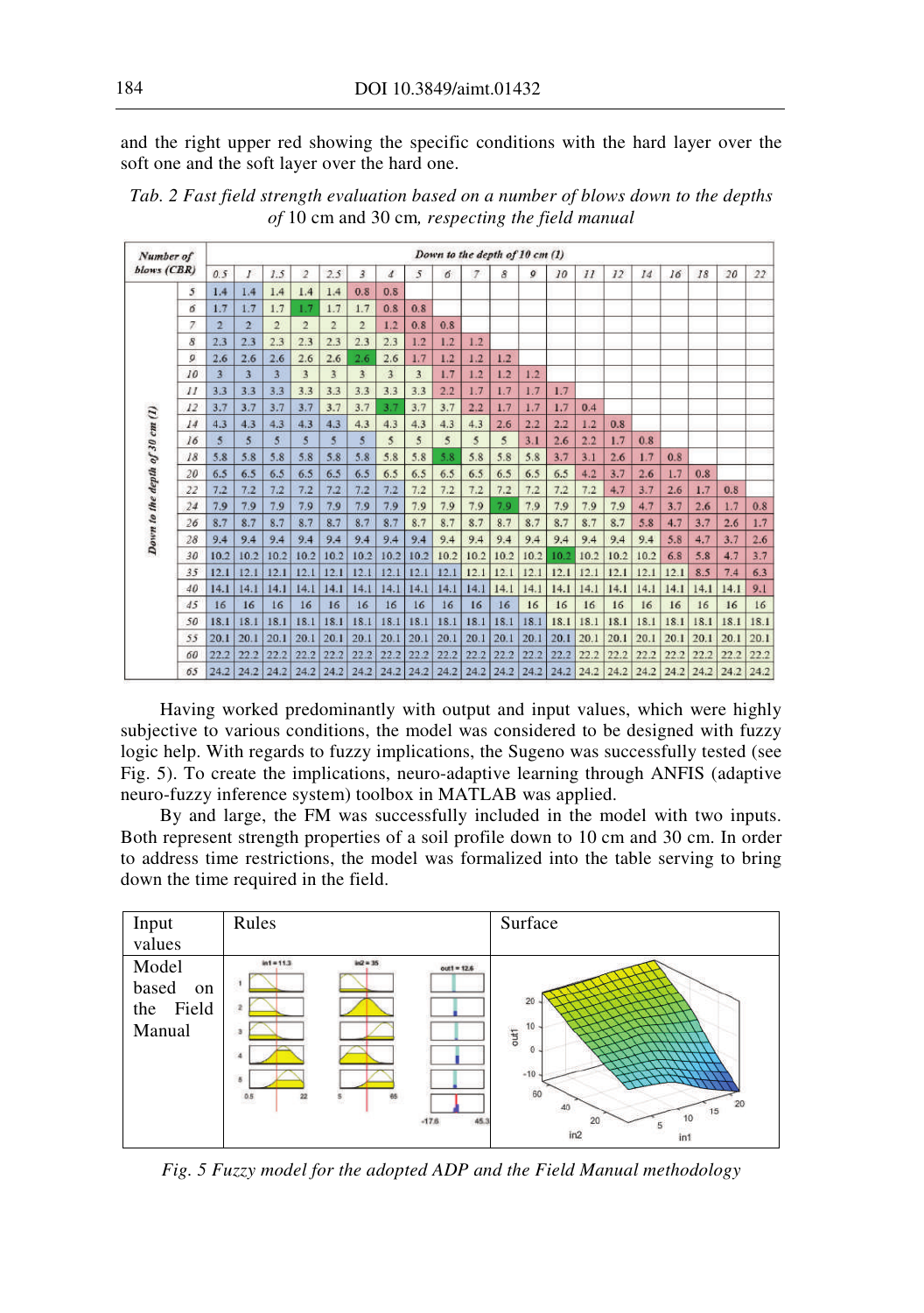## *3.4 Validation of Applied Models*

The models were tested and compared with a large data sample taken from four airports for the past four years. The data comprised daily operational measurements, as well as measurements conducted during annual spring inspections. The daily measurements are launched at two reference points at an airfield to issue an actual surface condition, whereas the spring inspection measurements are conducted at 36 locations on average. They are more or less aimed at overall surface conditions. Both unpaved transition surfaces to a paved runway and unpaved runways are evaluated.

Firstly, the evaluation via the proposed table arranged with the ADP aid, the methodology proved to be applicable, and the average de-facto measurement uncertainty reached up to 5.3  $%$  (see Fig. 6).



*Fig. 6 A sample of the model absolute error* 

It can be assumed that a systematic uncertainty causes the majority of inaccuracies. That is because the number of blows is rounded while a value is derived from the table. The uncertainty is not typically constant. It preferably fluctuates in the full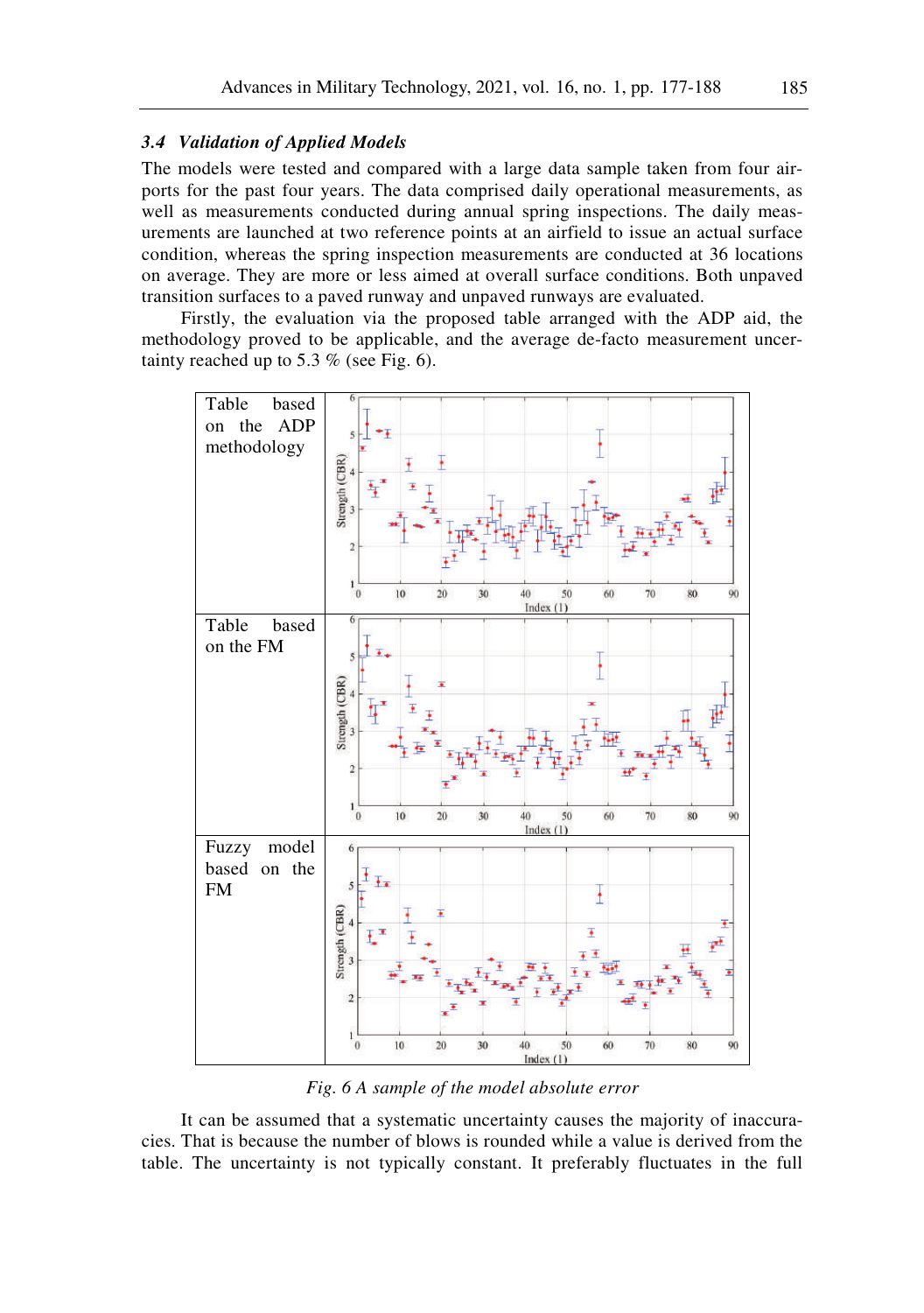strength interval. On account of this, it cannot be easily formalized. However, having examined the entire table, the likely error was mostly in the margins between 0 % and 16 %. Such accuracy should be worth considering.

Secondly, the average uncertainty reached 6.7 % for the table mounted with the table based on the FM (see Fig. 6). Similarly, as mentioned in the previous case, it can be assumed that the systematic uncertainty caused by rounding should explain it. Nevertheless, the uncertainty level is highly dependent upon the soil strength. Typically, the higher strength interval shows relatively acceptable inaccuracy margins from 0 to 6 %. On the other hand, the lowest strength values reaching unacceptable levels are extremely inaccurate.

Finally, the model based on the FM and arranged with fuzzy logic aid exhibited considerably high accuracy. The average error reached just 1.35 % (see Fig. 6). The reason for this might be the model continuity in the full strength interval, which was designed for 0 to 24 CBR. Although some uncertainties on a few separate exceptional occasions almost reached 8 %, the model might be anticipated as a reasonable success. To sum up, as shown in the paragraph, the model based on fuzzy logic is practically applicable with sufficient accuracy. Whereas both tables, whether based on the FM or ADP methodology, have a reasonably high inaccuracy caused by the table application. Nevertheless, since seeking a quickly deployable, low-cost method, the DCP application, primarily incorporating the table based on the FM, can be recommended.

## **4 Discussion: Assessment of Practical Application**

Firstly, the refined methodology can preserve a great deal of time required for the operation. That is particularly important in daily airfield operations. In other words, the time required and estimated for the DCP operation application per site has shrunk from the former 15 min to 5 min on average. The reason for this is a single-man action, which requires counting numbers of blows down to 10 cm and 30 cm. Looking at 10 min time savings, it is not much. But considering a large-scale operation, the time savings are enormous. In total, it requires to dedicate just two and half hours of work in contrast to seven and half hours when the original full-scale methodology is followed.

Secondly, device handling can be optimized as well. Since the methodology requires pushing the penetrometer down to the depth of 30 cm instead of 812.8, the device length can be reduced to 1.4 m from roughly 2 m of the original. That is to say, the convenient connection rod 1 m long may be optimized to 0.3 m only. For the sake of this, not only is the device easy to operate, but also the transport in personal vehicles can be without unnecessary device disassembly.

In short, the proposed changes in methodology address the required time savings and obstructive device handling.

## **5 Conclusion**

In closing, as shown in the paper, air traffic at airports is an issue these days. Specifically, the majority of accidents at airports involve aircraft running off a movement area. Providing the number of excursions or their causes cannot be eliminated, the outcomes can be effectively mitigated through the proper design, continuous and thorough maintenance of unpaved transition areas to the paved. In order to do so, effective inspection procedures, comprising particularly oversight over the bearing strength,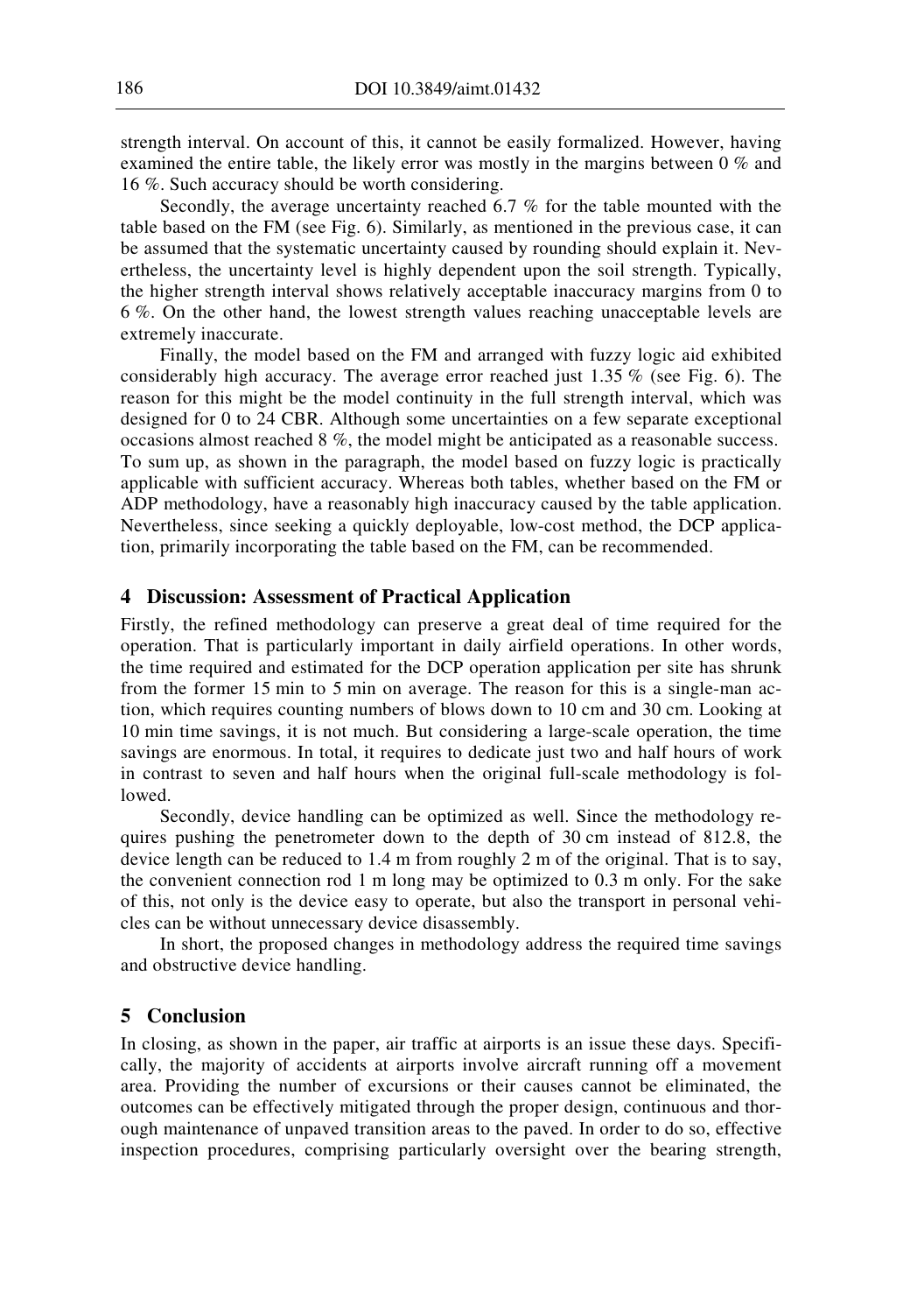have to be well designed to come with the needs of airfield maintenance. In other words, the methodology should be easy to handle, fast enough, and ensuring results with sufficient accuracy. It is feasible to use the DCP set, which has proven to be an extremely efficient tool in building practice. However, although the methodology is adapted to airfield practice, it proved to be too complicated for daily operations. Therefore, the paper proposes a possible methodology refinement to the specific airport conditions. It introduces a model based on fuzzy logic respecting the rules issued by the FM. In order to tackle the field practice, and therefore fast deployment, two tables were proposed and tested upon the values evaluated with the original methodology. The ADP table average de-facto measurement uncertainty reached up to  $5.3\%$ . However, some happened to be in the interval between 0 and 16 %.

Likewise, the FM-based table displayed an average error of 6.7 %. But the uncertainty for the lower strengths reached unacceptable levels. Due to the fact that the table's higher strength interval is vital for practical applications, the table mounted with the aid of the original methodology can be proposed as a substitutive, quick deployable technique for daily inspections at airfields. The FM-based model fixed with fuzzy logic reached an average error of 1.35 %. The extremes reached 6 % for the lower strength interval.

## **Acknowledgement**

The work presented in this paper has been also supported by the Czech Republic Ministry of Defence - University of Defence development program "Support of the Czech Air Force in the local conflicts".

## **References**

- [1] ES, G.W.H. van. *A Study of Runway Excursions from a European Perspective*. [online]. May 2010. [viewed 2019-06-28]. Available from: https://skybrary. aero/bookshelf/books/2069.pdf
- [2] CICMANEC, L. and V. MAREK. Bearing Strength of Unpaved Airport Surfaces Optimization of Number of Measurements. In: *Proceedings of the 7th International Conference on Military Technologies, ICMT'19*. Brno: University of Defence, 2019, pp. 1-6. DOI 10.1109/MILTECHS.2019.8870107.
- [3] *Annex 14 Aerodromes Volume I Aerodromes Design and Operations*. 8th ed. Montreal: International Civil Aviation Organization, 2018.
- [4] *Airport Services Manual: Part 2: Pavement Surface Condition*. 4th ed. International Civil Aviation Organization, 2002.
- [5] RANIERI, V., N. BERLOCO, D. D'AURIA, V. DISALVO, V. FEDELE, P. INTINI and P. COLONNA. Determination of Bearing Capacity of Cleared and Graded Areas at Airports. *Journal of Transportation Engineering, Part B: Pavements*, 2021, **147**(1), 04020086. DOI 10.1061/JPEODX.0000247.
- [6] CICMANEC, L., J. SAFRANKO and M. PETRASEK. Application of Altered Methodology for Bearing Strength Measurements of Unpaved Airport Surfaces. In: *Proceedings of the 22nd International Scientific Conference Transport Means 2018*. Kaunas: Kaunas University of Technology, 2018, pp. 336-341. ISSN 1822-296X.